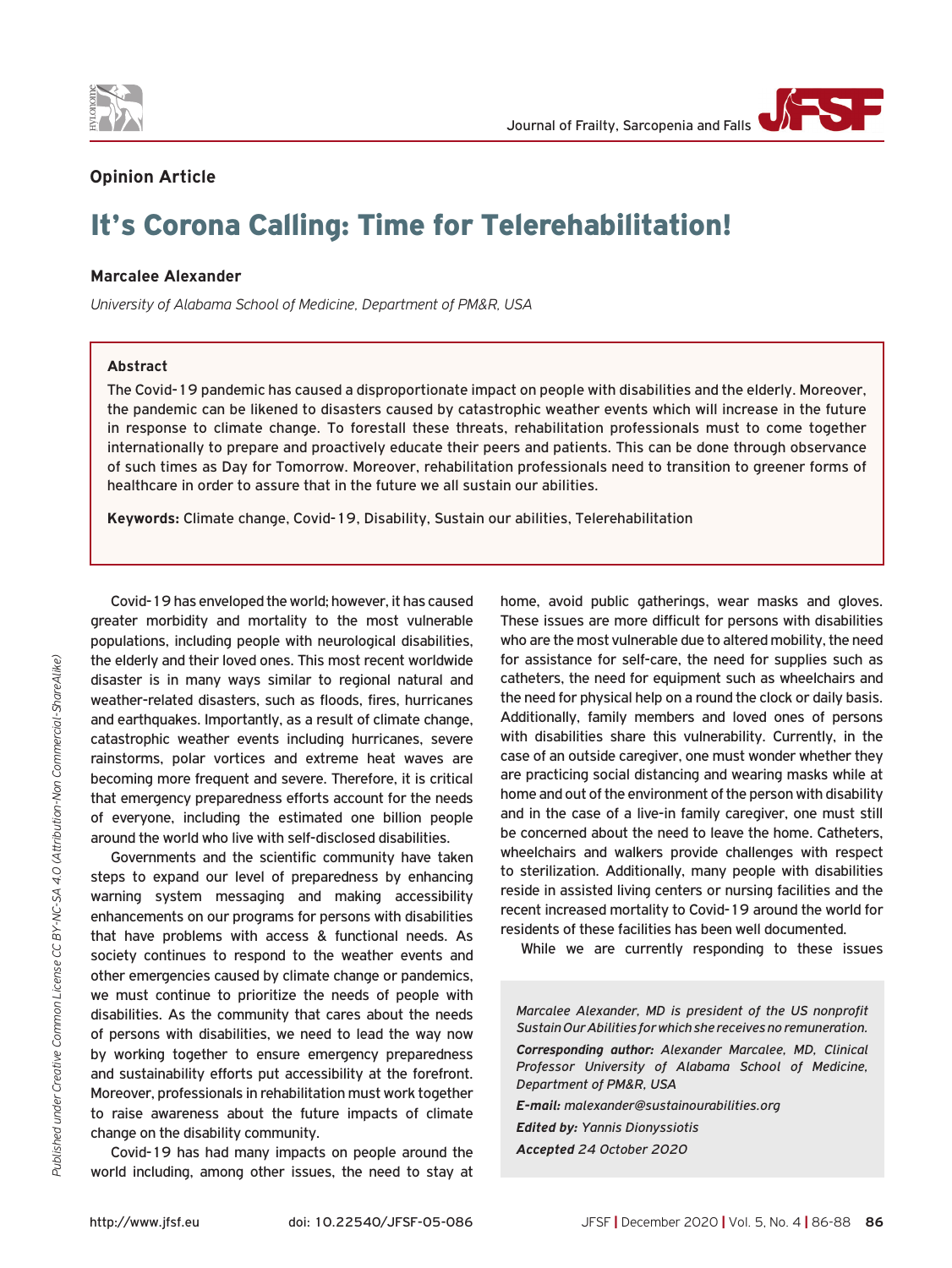in relation to Covid-19, future disasters will also bring challenges that we will need to respond to. These will be similar, in the case of inability to obtain caregivers or supplies when there are floods, earthquakes and hurricanes or inability to leave the home in extreme heat or cold. On top of these, there will be other challenges such as the need to find housing if one is displaced, the loss of electricity or a lack of drinking water that the individual and their family will encounter and will need to address. All of these issues will result in increased morbidity and mortality and a decrease in quality of life for the person with the disability and their loved ones.

Rather than respond to disasters, it is important to be proactive and plan for the needs of persons with disabilities and their families in disasters. Research related to rehabilitation should be planned to address these concerns. It is imperative that rehabilitation professionals help people maintain their functional potential and abilities and sustain their quality of life, despite the additive effects of disability and disasters. Fortunately, there are many possible solutions with which technology can assist. However, these technologies require proper funding and societal support. Potential solutions include ensuring all communities have access to cellular coverage and internet, provision of cellular phones to persons with disabilities and ensuring persons with disabilities have access to renewable sources of energy and clean water.

A recent international initiative has resulted in the development of a YouTube channel, Sustain Our Abilities<sup>1</sup>, that is specifically dedicated to educating people with disabilities around the world about health and wellness issues, allowing people with disabilities to share their stories online and bring attention to the concerns associated with disasters such as that brought now by Covid-19 and those that will be brought on in the future by climate change. Technology cannot, however, replace hands-on caregiving, thus persons with disabilities and their families must make certain that they are individually prepared with their own lists and supplies ready for disaster preparation. People with greater finances and social support may adapt better; however, as seen with Covid-19, we are all vulnerable. Nevertheless, we must make provisions to ascertain that in disaster situation economically-deprived individuals or individuals from minority groups are still included in adaptation plans and that we all work in community. One recommendation for a way to plan as a community is the concept of "Day for Tomorrow2", an annual event where communities could get to know each other by having an event related to preparedness. This year a virtual event included presentations from five continents on climate change and disability and next year, and in the future, the day will be celebrated on 22<sup>nd</sup> of October.

In addition to disasters, in the future we will experience changes such as forced migration because of climate change. Thus, we need to ensure that individuals with disabilities and rehabilitation professionals are included in this planning. In July 2019, the United Nations declared the issue of disability and climate change a human rights issue; and it is important that we all share our views in this arena. In conjunction with this declaration, physiatrists and other rehabilitation professionals need to become educated about climate change and sustainability and need to share this knowledge with their patients. This may include topics such as the benefits of a plant-based diet or the means to recycle equipment. One area where physiatrists can change their practices to become more patient friendly is to consider the use of telerehabilitation $3,4$ .

Telerehabilitation or telemedicine visits performed by a rehabilitation provider have been successfully utilized throughout the world for years and have become commonplace since the Covid-19 pandemic. While a telephone call could be considered the most basic of these visits and can be used if necessary, for purposes of this discussion we will consider video visits where the provider and the patient are able to see each other, often via a "smart" phone. From an infection standpoint, these visits are safe because there is no spread of disease. Moreover, telerehabilitation visits are convenient for patients because they do not need to spend time and funds to travel to a brief visit which may not require the clinician to have hands on the patient. Lastly, they are environmentally friendly as they decrease carbon dioxide emissions.

Telerehabilitation visits are especially useful for people with disabilities such as spinal cord injuries who have more difficulty with travel and preparation for physician or therapy visits. These may be cost-saving if the individual receiving care needs to pay for transportation and may be useful when trying to keep pressure off of a decubitus ulcer. Possible reasons for the use of telemedicine may include for weaning down of pain medicine, adjusting medications for spasticity or neuropathic pain, reevaluation of a decubitus or for reevaluation of how newly initiated medication regiments are working. Visits can be utilized to quickly triage a patient with a new problem and see if they require a face to face appointment. Telerehabilitation can also be used to evaluate the performance and efficacy of therapy. Evaluation of therapy performance has recently been demonstrated in a store and forward format with individuals sending video files of their progress to a therapist and adjustments to their program returned via store and forward<sup>5</sup>. This may be a solution in low income countries or for individuals with poor access to a wireless network. While speech therapy is probably the most well utilized form of telerehabilitation, psychological support, physiotherapy and occupational therapy have all been performed remotely. There is also an opportunity for physiatrists and other rehabilitation professionals to use teleconferencing for conferences between the acute care and rehabilitation hospital, for traditional inpatient team meetings and for meetings with home care therapists. Mobile applications can also be used for home visits $6.7$ .